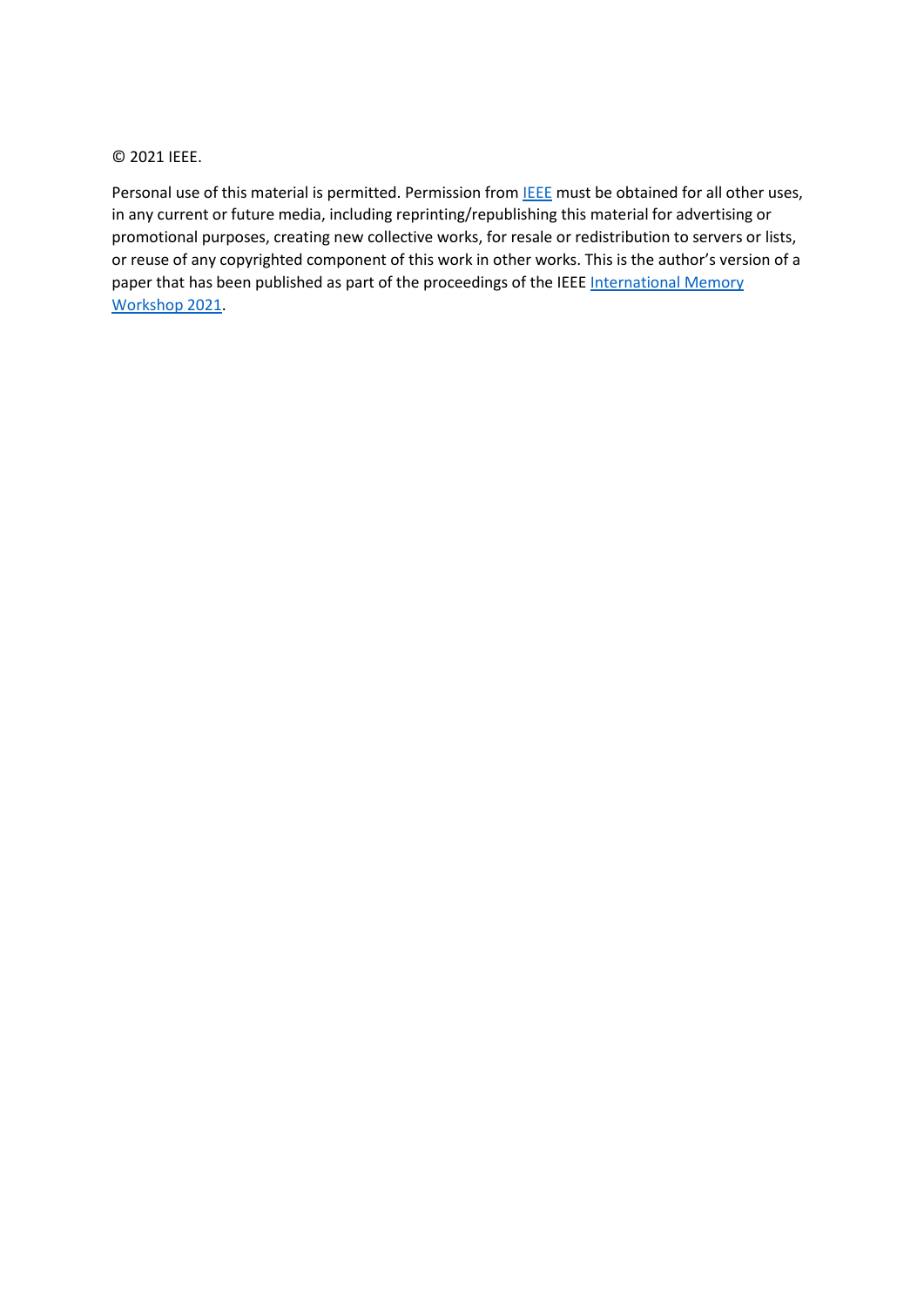# A Comprehensive Oxide-Based ReRAM TCAD Model with Experimental Verification

W. Goes<sup>1</sup>, D. Green<sup>1</sup>, P. Blaise<sup>1</sup>, G. Piccolboni<sup>2</sup>, A. Bricalli<sup>2</sup>, A. Regev<sup>3</sup>, G. Molas<sup>4</sup>, J.-F. Nodin<sup>4</sup>

<sup>1</sup>Silvaco Europe, Compass Point St. Ives, Cambridgeshire, PE275JL, UK, email: wolfgang.goes@silvaco.com

<sup>2</sup>Weebit-Nano France, Grenoble Cedex 9, France, email:  $\{gpiccolboni/alessandro\}$ @weebit-nano.com

<sup>4</sup>CEA-Leti, Grenoble Cedex 9, France, email: {gabriel.molas/jean-francois.nodin}@cea.fr

*Abstract***—**During the last few years, oxide-based ReRAM technology has attracted intense industrial and scientific research interest. Therefore, we have performed an in-depth computational study with a focus on data retention besides the resistive switching and the current run-away. Our newly developed comprehensive TCAD (Technology Computer Aided Design) model provides deep insight into the underlying microscopic processes and is validated against experimental data as an accurate and predictive simulation tool.

#### **I. INTRODUCTION**

Oxide-based ReRAM is an emerging memory technology that combines the advantages of both RAM and Flash technologies [1- 4]. With the increasing demand for big data, artificial intelligence, and neuromorphic computing, ReRAM will play an important role in meeting future memory requirements. For optimizing this technology, predictive and physics-based TCAD simulations are vital as they can dramatically speed up the design, fabrication, and commercial use of new microelectronic technologies through the elimination of expensive and time-consuming experimental test wafers during technology adoption. So far, a few research groups have already undertaken interesting modeling attempts [4-8], which provided first microscopic insight behind the resistive switching. However, their fundamental works focused on the role of oxygen vacancies and interstitials during the SET, RESET, and forming operations alone [4-7]. In this work, we extend the ReRAM investigations to data retention while accounting for the frequently neglected impact of the current compliance on the device characteristics. For this purpose, we make use of the versatile applicability of the generic chemistry module in Silvaco's Victory TCAD package [9] and validated a new ReRAM model against experimental measurements supplied by Weebit-nano.

#### **II. EXPERIMENTAL DEVICES**

The electrical data for this work were obtained using Weebitnano's oxide-based ReRAM [3] made in Leti facility in Grenoble France. The non-stoichiometric silicon oxide  $(SiO<sub>x</sub>)$  was chosen as a switching material for non-volatile memories due to its manufacturability ease and its good switching properties. Fig. 1 represents a SEM cross section of the memory stack integrated on top of a 130nm-technology CMOS (back end of line technology). The inset of Fig. 1 shows the stack composition: TiN bottom electrode (BE),  $SiO_x$  active layer, and Ti top electrode (TE) acting as oxygen-scavenging layer [10]. The devices studied in this work are single cells in 1 transistor-1 resistor (1T1R) configuration where the transistor is used as current limiter. The SiOx layer was processed using two different deposition techniques and, accordingly, the devices are referred to as type-A or type-B devices in this paper. The processed devices require an electro-forming operation to create a conductive filament (CF) between the two electrodes, which can be disrupted and re-created by RESET and SET operations, respectively. A typical I(V) curves for both SET and RESET operations are depicted in Fig. 2.

## **III. TCAD MODEL**

**Bulk reaction**: Over the last few years, the ReRAM technology has attracted increasing interest in understanding these devices on a microscopic level. A special focus has been on the properties of the non-stoichiometric  $SiO<sub>x</sub>$  and defects therein. Similar to amorphous silicon dioxide, the atomic  $SiO<sub>x</sub>$  network shows a wide distribution of bond lengths and angles, giving rise to large site-to-site variations in the local material properties and consequently an increased occurrence of defect-like structures. Therefore, it is supposed to contain appreciable amounts of defects or precursor sites. One such a defect, called weak site  $(D_{ws})$  in this work, is a Frenkel pair which becomes electrically active upon the application of high electric fields and decays into a doubly-charged oxygen vacancy  $(V<sub>O</sub>)$  and a doubly-charged oxygen interstitial (I<sub>O</sub>).

$$
D_{\rm ws} \leftrightarrow V_0^{2+} + I_0^{2-} \tag{1}
$$

This electro-forming reaction has been invoked in several studies [5-7]. In our simple model (see Fig. 3 left), we employ the formulation of the thermochemical model [5-7] for the reaction rates (see Fig. 4). The first product of the electro-forming reaction is the  $V<sub>0</sub>$ , which is present in its positive charge state. In many studies [5], the  $V<sub>0</sub>$  is assumed to be immobile due to a high diffusion barrier, which is related to the neutralization of  $V<sub>0</sub>$  by electron capture.  $V<sub>0</sub>$ can also carry an inelastic trap-to-trap tunneling current [6-7,11], giving rise to a higher conductivity due an increased  $V_0$  density. This conduction mechanism is a quite complex process and is phenomenologically described by an extended bridging mobility model (see Fig. 5), which has already been successfully used for CBRAM applications  $[12]$ . The  $I<sub>0</sub>$ , the other product of the electroforming reaction, is negatively charged and mobile within the oxide. Its transport [13] is described by the ion continuity equation (see Fig. 4), which is solved self-consistently together with the reaction equations, the Poisson equation, the ion continuity equations for  $I_0$ and Dws, the electron continuity equation, and the lattice heat flow equation. The latter is considered to account for heating effects associated with the current run-away of ReRAM devices.

**Interface reaction and catalyst effects**: The interface at the BE is intransparent for the  $I_0$  as the TiN is known to be a chemically inert material. By contrast, the Ti TE is reactive and, therefore, assumed to undergo field-dependent reactions which bond or release I<sub>O</sub> during the operation of the ReRAM device (see Fig. 3).

<sup>&</sup>lt;sup>3</sup>Weebit-Nano, Hod Hasharon, Israel, email: amir@weebit-nano.com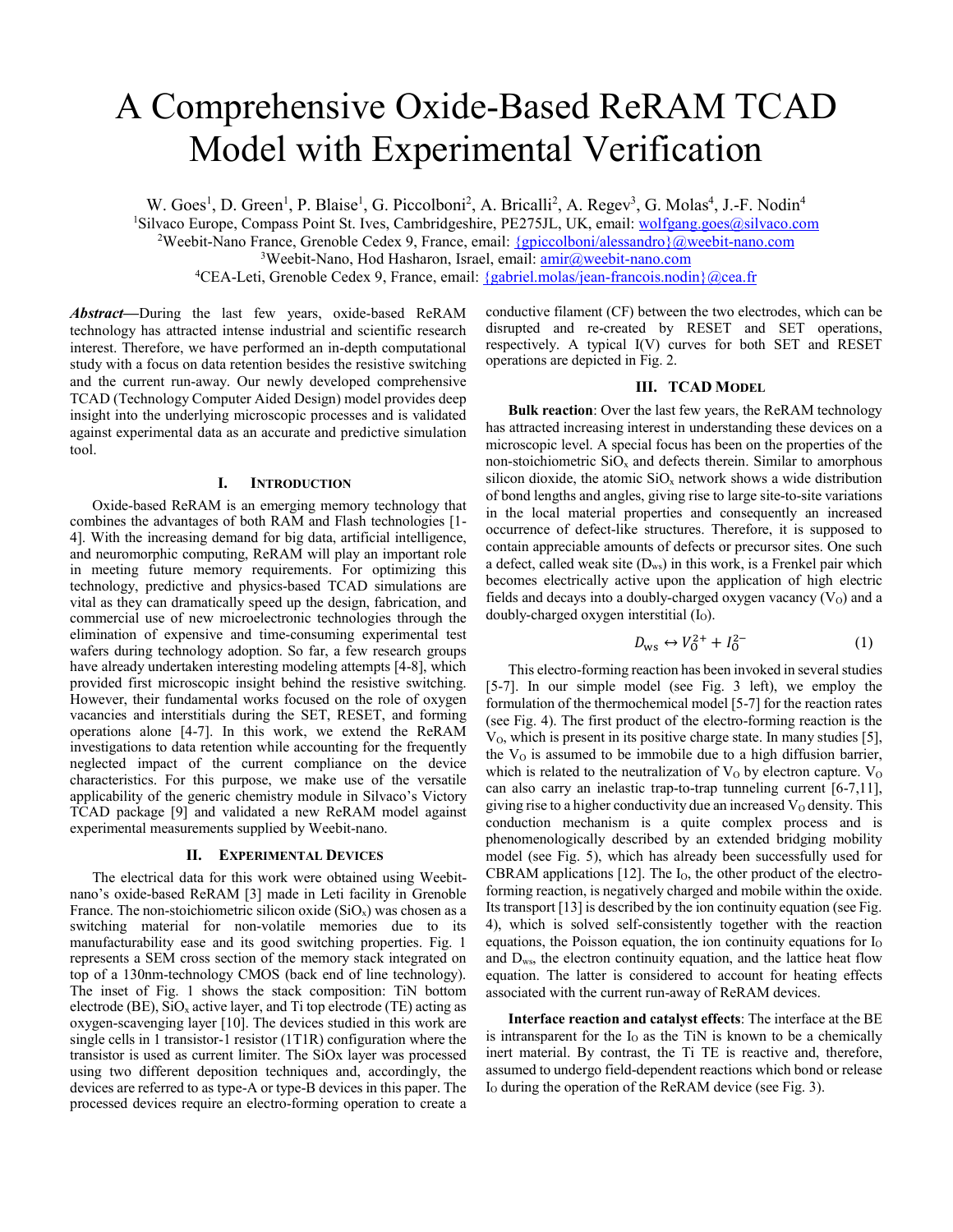$$
T_{\rm If} + I_0^{2-} \leftrightarrow T_{\rm IfO}^{2-} \tag{2}
$$

Here,  $T_{if}$  and  $T_{ifo}$  are trapping sites for  $I<sub>O</sub>$  in its oxidized and unoxidized state, respectively. The corresponding reaction rates are of the same form as the electro-forming reaction but for the interface reaction equation.

The electro-forming reaction along with the interface reaction correspond to the basic ReRAM model. In an extended version of this model (see Fig. 3 right), the interface reaction involves a catalyst  $(C_f)$ .

$$
T_{\rm If} + I_0^{2-} + C_f \leftrightarrow T_{\rm If0}^{2-} + C_f \tag{3}
$$

Even though the exact nature of this catalyst is unknown, a likely candidate could be some sort of hydrogen [14], which is ubiquitously present during the fabrication. This hydrogen is assumed to be trapped at a lattice site but can be released by a field-dependent reaction and subsequently accelerate the interface reaction. To speed up the computation, we do not solve the continuity equation for the catalyst species but account for their field-dependent concentration by an additional factor as explained in Fig. 4.

**Mixed-mode**: Due to the unwanted run-away current, real devices are protected using a current compliance. As this strongly affects the physical and chemical processes in the ReRAM devices, the current compliance is modeled as a transistor in a mixed-mode simulation. This combined circuit and device simulation environment has been implemented into Silvaco's commercial TCAD tool Victory Device [9] in order to enable comprehensive studies of ReRAM devices.

#### **IV. SIMULATION RESULTS**

Both the simple as well as the extended ReRAM model are evaluated against Weebit's experimental current hysteresis data of the type-A and the type-B ReRAM devices. In those measurements, the bias at the TE were slowly ramped in the quasi-static regime. The obtained hysteresis curves are smooth and, therefore, well suited for a comparison to the simulation results as no statistical analysis is required. In the simulated device, we assume a two-dimensional simulation domain with a radial symmetry for the filamentary region. An initial condition of  $10^{19}$  cm<sup>-3</sup> weak spots is used, decreasing from the center of the device. In order to rule out any spurious transient effects due to an incorrect initial distribution of the involved chemical species, we perform a long initial equilibration step at room temperature and zero bias. In a subsequent transient simulation, the TE voltage is repeatedly cycled between −1.3V and +1.3V using linear bias ramps. In analogy to the short SET and RESET operations, the slow quasi-static bias sweeps will be denoted as SET forward/backward and RESET forward/backward in the following.

**SET phase**: The simulation results of the simple and the extended (see Table 1) model are shown in Fig. 6 and Fig.7, respectively, and both are found to be in good agreement with the experimental data. Below 0.8V, the weak spots remain stable and the current is dominated by the resistivity of the pristine oxide. At higher biases, the electro-forming reaction sets in and generates  $I_0$  and  $V_0$ (see Fig. 8). The latter form the CF associated with the lowresistance state (LRS). As the trap-to-trap conduction mechanism is inelastic, heat is generated within the oxide during the SET as well

as the RESET phase (see Fig. 9). This triggers a positive-feedback loop between the thermally activated trap-to-trap tunneling current and the heating of the CF. The current compliance, however, prevents this run-away effect by limiting the electric field across the oxide at a sufficiently low level (see Fig. 10). The I<sub>O</sub> drift towards the TE interface, where they accumulate and bond to interface defect sites. Even though this reaction has a relatively high energy barrier, it can be overcome due to the high electric field. During the subsequent SET backwards phase, the CF remains stable because the I<sub>O</sub> are effectively locked in at the interface and are not available for the reverse mode of the electro-forming reaction.

**RESET phase**: During this phase, the negative bias at the TE is ramped up. This leads to an increase in the current and the heat generation, similar as in the SET forward phase. Due to the opposite polarity of the electric field and the increased device temperature (and the catalyst in the case of the extended model), the reverse mode of the interface reaction is activated. The electric field pushes the  $I_0$ back into the bulk oxide towards the TE where they recombine with  $V<sub>0</sub>$  to weak spots (see Fig. 11). This results in the rupture of the CF and the ReRAM device switching back into its high-resistance state (HRS). During the RESET backward phase, an increasing amount of released I<sub>O</sub> completely dissolves the disrupted CF.

**Retention**: In order to study the retention of the LRS, we store the state of the device after the SET phase and perform a long transient simulation at a TE bias of 0V. While the simple model correctly reproduces the current hysteresis, it predicts retention times of less than  $\sim 10^8$ s, despite of intense efforts to optimize the model parameters. As a comprehensive ReRAM model must be capable of explaining long data retention, we also studied the impact of a possible catalytic reaction within the framework of the extended ReRAM model. For this purpose, we evaluate the simple and the extended model against the mean-time-to-failure (MTTF), which has been determined from a large collection of type-B samples (see Fig. 12). The MTTF simulations show that the simple model predicts too short LRS retention times. The extended model, however, yields realistic LRS retention times and correctly reproduce their temperature dependence. The longer retention times in Fig. 12 can be explained by the fact that the field-dependent catalyst concentration in the extended model allows for the smaller interface reaction rates at low biases. The smaller reaction rates hold back the I<sub>O</sub> at the TE interface and, with this, the CF and the current through the ReRAM remains stable for long retention times.

## **V. CONCLUSION**

We have developed a quantitative TCAD model, which accounts for the physical and chemical key mechanisms involved in the resistive switching of ReRAM devices. In particular, our simulations consider the correct treatment of the current compliance and thereby considerably enhances the predictive capability of our simulations. The validity of this new model has been confirmed by a comparison against the electrical characteristics of commercially developed devices from Weebit. Furthermore, the model can also explain long data retention typical for ReRAM devices. As such, this ReRAM model provides a suited tool to investigate the different operation modes of oxide-based ReRAM technologies.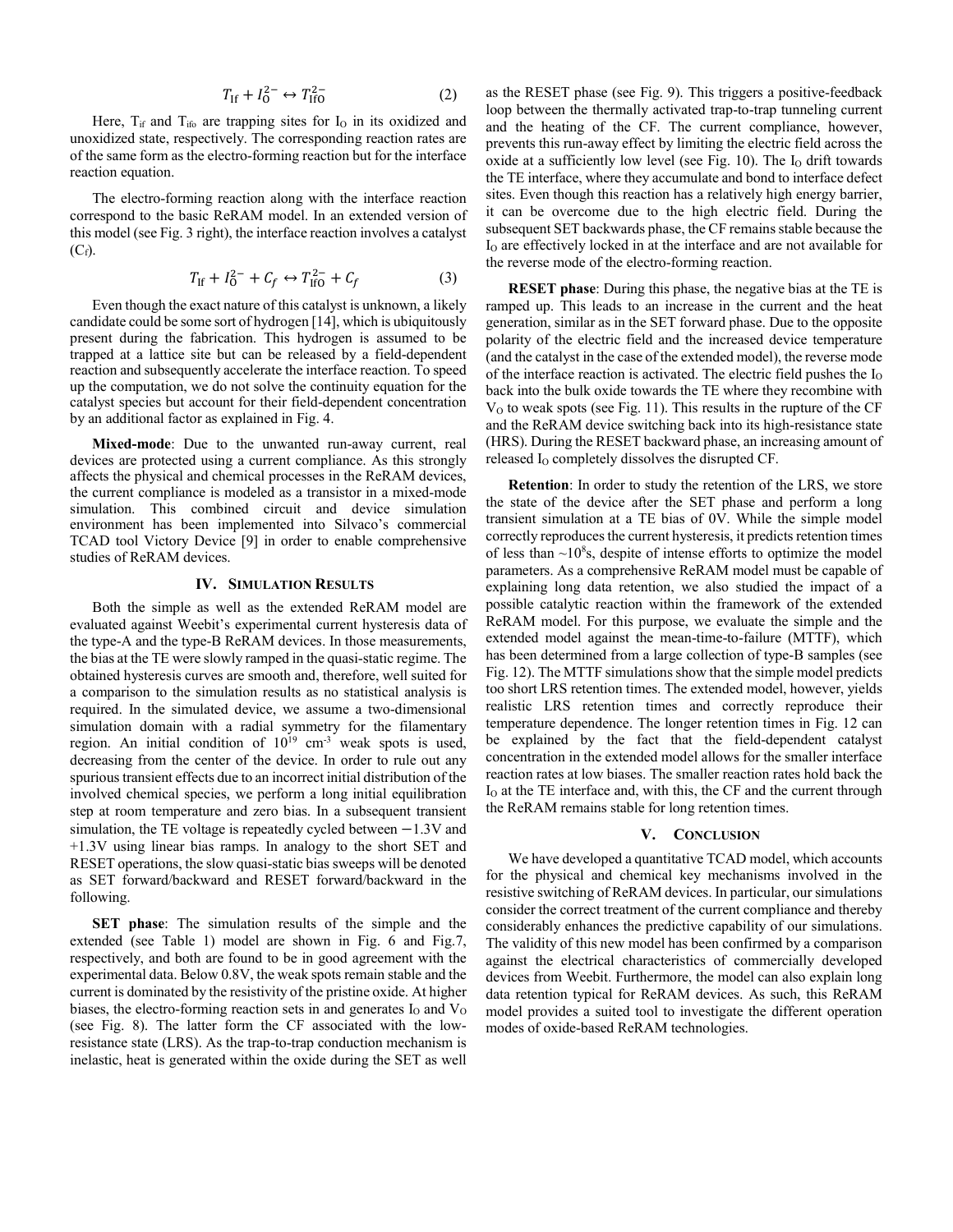

Fig. 1. SEM image of SiO<sub>x</sub>-based ReRAM integrated on top of 130nm CMOS. The few nanometer thick  $SiO<sub>x</sub>$  is sandwitched between TiN at the BE and Ti at the TE.



**Fig. 3.** Physical and chemical processes considered in the simple (left) and the extended (right) ReRAM model. Both models are based on pre-existing weak spots, which decay into  $I_0$  and  $V_0$  at high electric fields. The  $V_0$  are immobile and allow for trap-to-trap tunneling if present in high defect densities. The I<sub>O</sub> can diffuse within the  $SiO<sub>x</sub>$  and even react with interfacial traps at the TE. This simple model is extended by a catalyst species, which is neither created nor consumed by the interface reaction but increases the reaction rates. The catalyst species is assumed to be bonded  $(C_b)$  to the SiO<sub>x</sub> network but can be released  $(C_f)$  by a high electric field.



**Fig. 5.** Extended bridging mobility during the RESET phase. The bias sweep from 0V to -1.3V is represented by the color gradient from the blue to the red color. During the early RESET phase, the device heats up, leading to faster trap-to-trap tunneling. This is reflected in an increased electron mobility. Later during the RESET phase the CF is disrupted at the BE (right-hand side), resulting in a decreased mobility. As in [5], the heat generation is described by Joule heating.



**Fig. 6.** Comparison of the simulated (green curve) and experimental (blue curve) SET and RESET phase for the simple model. The simulation results nicely match with the experimental data and is therefore consistent with the experimental hysteresis data. The simulations include two full cycles in order to demonstrate the repeatable hysteresis behavior.



**Fig. 2.** An exemplary I(V) curve of a type-B sample. The measured device shows a pronounced current hysteresis during the whole SET (orange) and RESET (blue) cycle.

(a) Species Continuity Equation:  
\n
$$
\frac{\partial[X]}{\partial t} = -D_X \mathbf{\nabla} \left\{ \left( \frac{z_0 q_0}{k_b T} \right) [X] \mathbf{E} + \mathbf{\nabla} [X] \right\} + (G_X - R_X)
$$
\n
$$
[X] = V_0^{2+}, I_0^{2-}, D_{ws} \qquad D_X = D_{I_0^{2-}} \qquad (2)
$$

$$
G_{V_0^{2+}} = G_{I_0^{2-}} = R_{D_{\text{WS}}} = k_f[D_{\text{ws}}] \exp\left(-\frac{E_{\text{bf}} \pm \frac{2 + k}{3} x z p_0 E}{k_B T}\right) \tag{3}
$$

$$
R_{V_0^{2+}} = R_{I_0^{2-}} = G_{D_{WS}} = k_r [V_0^{2+}] [I_0^{2-}] \exp\left(-\frac{E_{\rm br} \mp \frac{2+k}{3} (1-x) z p_0 E}{k_B T}\right) (4)
$$
  

$$
f_c = \exp\left(-\frac{p_1 E}{k_B T}\right) \tag{5}
$$

(b) Extended Bridging Mobility Model:  
\n
$$
\mu_{\text{eff}} = \mu_s + w(\delta, f_0) [\mu_c \exp(-E_b/k_B T) - \mu_s]
$$
\n(6)

Fig. 4. (a) Species continuity equation used to describe the chemistry of  $V_0$ ,  $I_0$ , and  $D_{WS}$  in  $SiO_x$ .  $D_X$  is the corresponding species diffusivity. z and  $q_0$  denote the species charge and elementary charge, respectively. As the  $V_0$  and the  $D_{WS}$ are assumed to be immobile, their corresponding flux terms vanish. The symbols in square brackets denote the corresponding species concentrations.  $E_{\text{bf}}$  and  $E_{\text{br}}$  are the forward and the reverse barrier of the electro-forming reaction at zero field. E is the electric field.  $p_0(2 + k)/3$  corresponds to the bond polarization factor with k being the dielectric constant. x specifies the location of the saddle point of the barrier as a fraction of the reaction coordinate. The rates of the interface reaction are of the same form as (3) and (4), In the extended ReRAM model, they are multiplied by the factor  $f_c$  in order to account for the field-dependent concentration of the catalyst species. (b) The extended bridging mobility model used to describe the electron transport through the oxide.  $\mu_s$  is the mobility of the host material and  $\mu_c$  is the increased mobility due to inelastic trap-to-trap tunneling. w denotes a weighing factor for the trapto-trap tunneling and  $f_0$  is the fraction of the defects at which the conductivity starts to rise.

 $10^{-2}$ Sim:<br>Exp:  $10^{-3}$  $10<sup>2</sup>$  $\frac{1}{2}$ <br> $\frac{1}{10^{-5}}$  $10^{-6}$  $10^{-7}$  $10^{-8}$  $F$ **ig. 7.** Measured (blue curve) and simulated  $-1.5$  $-1$  $0.5$  $1.5$ 

(green curve) current hysteresis of a ReRAM for the extended model. The simulation results agree well with the experimental data, demonstrating the validity of this model. The simulation also predicts the current run-away, depicted by the red curve. Note that the involvement of the catalyst allows for an increased barrier of the interface reaction.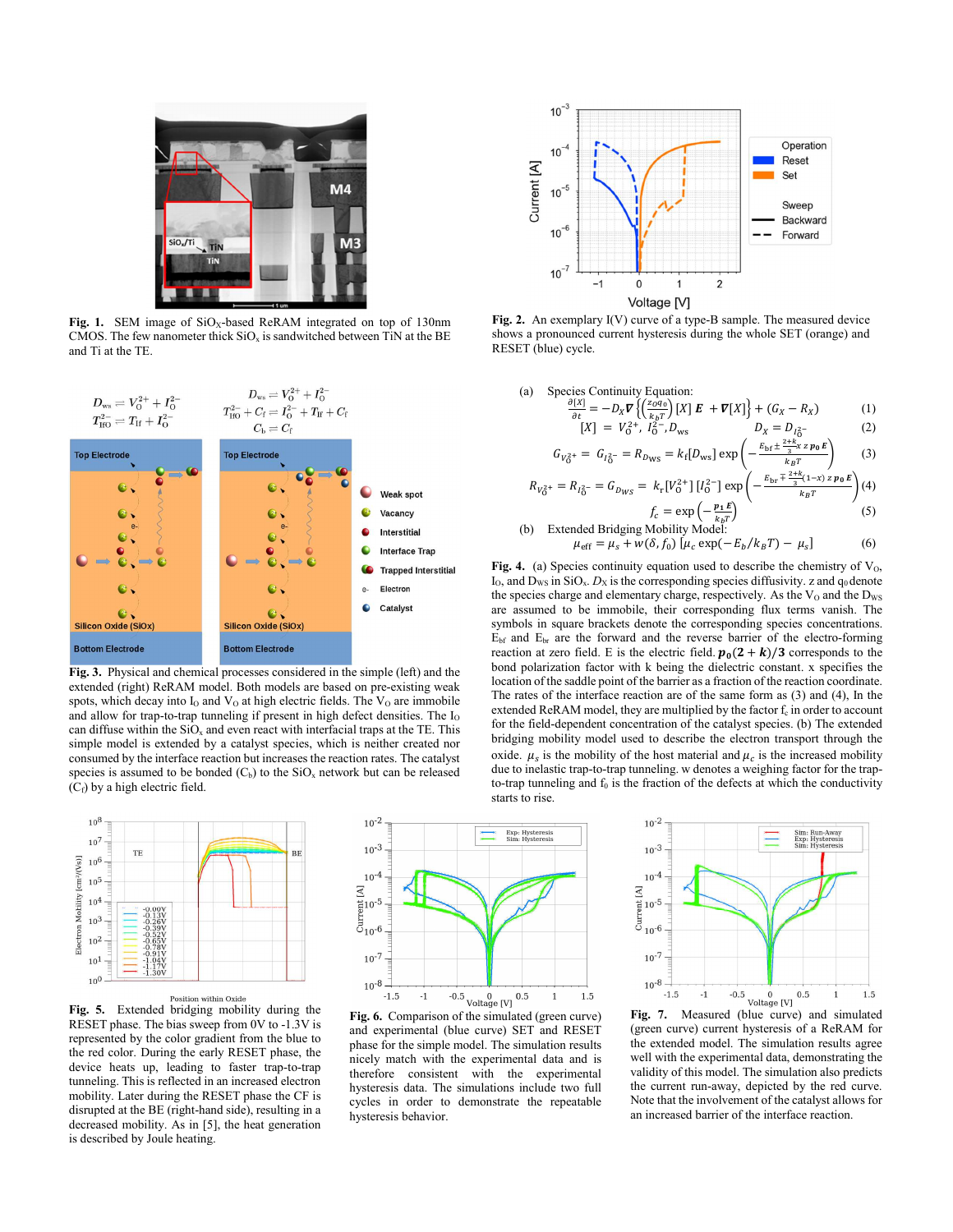

Fig. 8. The V<sub>o</sub> profile during the SET forward phase. In agreement with the thermodynamic model, the  $V_0$  concentration rises and reaches its maximum values around 0.8V. The high density goes hand in hand with a reduction of the trap-totrap tunneling length and reflects the formation of the CF.



**Fig. 9.** Temperature profile in the ReRAM device during the RESET phase. This figure demonstrates that the oxide heats up at high voltages. The inset shows that the maximum temperature within the interface layer during the whole current hysteresis. During RESET, the temperature can reach values up to  $\sim$ 175 $\degree$ C.



**Fig. 10.** The potential drop at the compliance transistor (green curve) and at the compliance transistor plus the ReRAM (blue dashed curve). During the SET phase, the applied voltage mainly drops at the ReRAM below 0.8V. Above this value, the CF has been formed with a saturating electric field across the oxide (red curve). This effect strongly impacts the field-dependent chemical processes within the ReRAM.



Fig. 11. The V<sub>o</sub> concentration during the RESET forward phase. Due to the electric field, the high temperature, and the catalyst, the  $I_0$  are released from the TE (left-hand side) and drift towards the BE (right-hand side), where they recombine with V<sub>O</sub> to re-form D<sub>WS</sub>. This is reflected in the rupture of the CF and the return of the ReRAM device to its HRS.



**Fig. 12.** Temperature dependence of the MTTF for the LRS. The measurements are based on a large collection of type-B samples. A current threshold of 10<sup>-5</sup>A was used as a failure criterion for LRS. The simple model is found to predict short retention times, while more realistic retention times can be achieved through the extended model. In the latter model, the long retention times are associated with larger barriers for the interface reaction. These barriers can be overcome during SET and RESET phase due to the involvement of the catalyst, while they cause a longer LRS retention, where the electric field across the oxide is small. The larger barriers also result in a stronger temperature dependence of the LRS retention times in the extended model.

| Electro-Forming Reaction   |                            | <b>Interface Reaction</b>               |                                           |
|----------------------------|----------------------------|-----------------------------------------|-------------------------------------------|
| $k_{\rm f}$                | $10^{14}$ s <sup>-1</sup>  | κ <sub>f</sub>                          | $10^{13}$ s <sup>-1</sup>                 |
| $E_{\rm bf}$               | $0.91$ eV                  | $E_{\rm bf}$                            | 2.10 eV                                   |
| $k_r$                      | $10^{-10}$ s <sup>-1</sup> | $k_{r}$                                 | $10^{-11}$ s <sup>-1</sup>                |
| $E_{\rm br}$               | $0.18$ eV                  | $E_{\rm br}$                            | $1.17 \text{ eV}$                         |
| $p_0$ [5,6]                | $2.5 \cdot 10^{-8}$ cm     | $p_{0}$                                 | $7.10^{-8}$ cm                            |
| $\boldsymbol{\chi}$        | 0.54                       | $\boldsymbol{x}$                        | 0.5                                       |
| Other Important Parameters |                            | <b>Extended Bridging Mobility Model</b> |                                           |
| $k$ [15]                   | 5.0                        | $\mu_{\rm S}$                           | $5.10^3$ cm <sup>2</sup> /(Vs)            |
| $\kappa_{SiOx}[16]$        | $4.10^{-3}$ W/(cm K)       | $\mu_{\text{C}}$                        | $3.9 \cdot 10^{-4}$ cm <sup>2</sup> /(Vs) |
| $\iota_{\text{siox}}$      | 2.2 $J/(cm^3 K)$           | $f_{\rm 0}$                             | 0.3                                       |
| $p_{1}$                    | $4.5 \cdot 10^{-8}$ cm     | δ                                       | 0.1                                       |
| $E_{\rm d}$                | $0.3$ eV                   | $E_{\rm b}$                             | $0.125 \text{ eV}$                        |

**Table 1.** Calibrated parameters used for the electro-forming reaction, the interface reaction, the bridging mobility model, and the lattice heat flow equation in extended ReRAM model. k is the dielectric constant [15],  $\kappa_{SiOx}$  the thermal conductivity [16],  $C_{SiOx}$  the heat capacity, and  $E_d$  the diffusion barrier of the I<sub>O</sub>. It is noted that the dipole moments in the reaction rates remain below  $7 \cdot 10^{-8}$  cm, which is consistent with DFT calculations [17]. In contrast to simulations in other studies [7], we have accounted for the fact that only the fraction  $x$  or  $1 - x$  of the barrier lowering term  $z \mathbf{p}_0 \mathbf{E}$  actually affects the forward or reverse reaction barrier. This results to lower effective dipole moments which are compensated by higher values in our simulations.

**REFERENCES** 

- [1] A. Mehonic *et al.*, Adv. Mater. **30**, 43, 1801187 (2018).
- [2] M. Lanca *et al*., Adv. Electron. Mater. **5**, 1, 1800143 (2018).
- [3] A.Regev *et al.*, AICAS (2020), pp. 145–148.
- [4] B. Gao *et al*., IEDM (2016), pp. 7.3.1–7.3.4.
- [5] A. Padovani *et al*., NVMTS (2017), pp. 1–8.
- [6] T. Sadi *et al*., J.Phys.C: Condens.Matter **30**, 084005 (2018).
- [7] A. Makarov *et al*., IPFA (2010), pp. 1–4.
- [8] D. Ielmini, J.Comput.Electron **16**, pp. 1121–1143 (2017).
- [9] VICTORY Device User's Manual, Silvaco Intern., 2020.
- [10] L. Wu *et al.*, VLSI (2010), pp. 90-91.
- [11] V.A. Voronkovskii *et al.*, J.Non-Crystalline Solids **546**, 120256 (2020).
- [12] K. Muthuseenu *et al*., SISPAD (2019), pp. 1–4.
- [13] N. Salles *et al.*, Nat Commun **11**, 3330 (2020).
- [14] K. Jung *et al.*, IEEE EDL **38**, 6, pp. 728–731 (2017).
- [15] S Alexandrova *et al.*, J. Phys.: Conf. Ser. **558** 012054 (2014)
- [16] W. Zhu *et al.*, Sci Rep **8**, 10537 (2018).
- [17] B.Traoré *et al.*, J.Phys.Chem.C **120**, 43, pp 25023–25029 (2016).